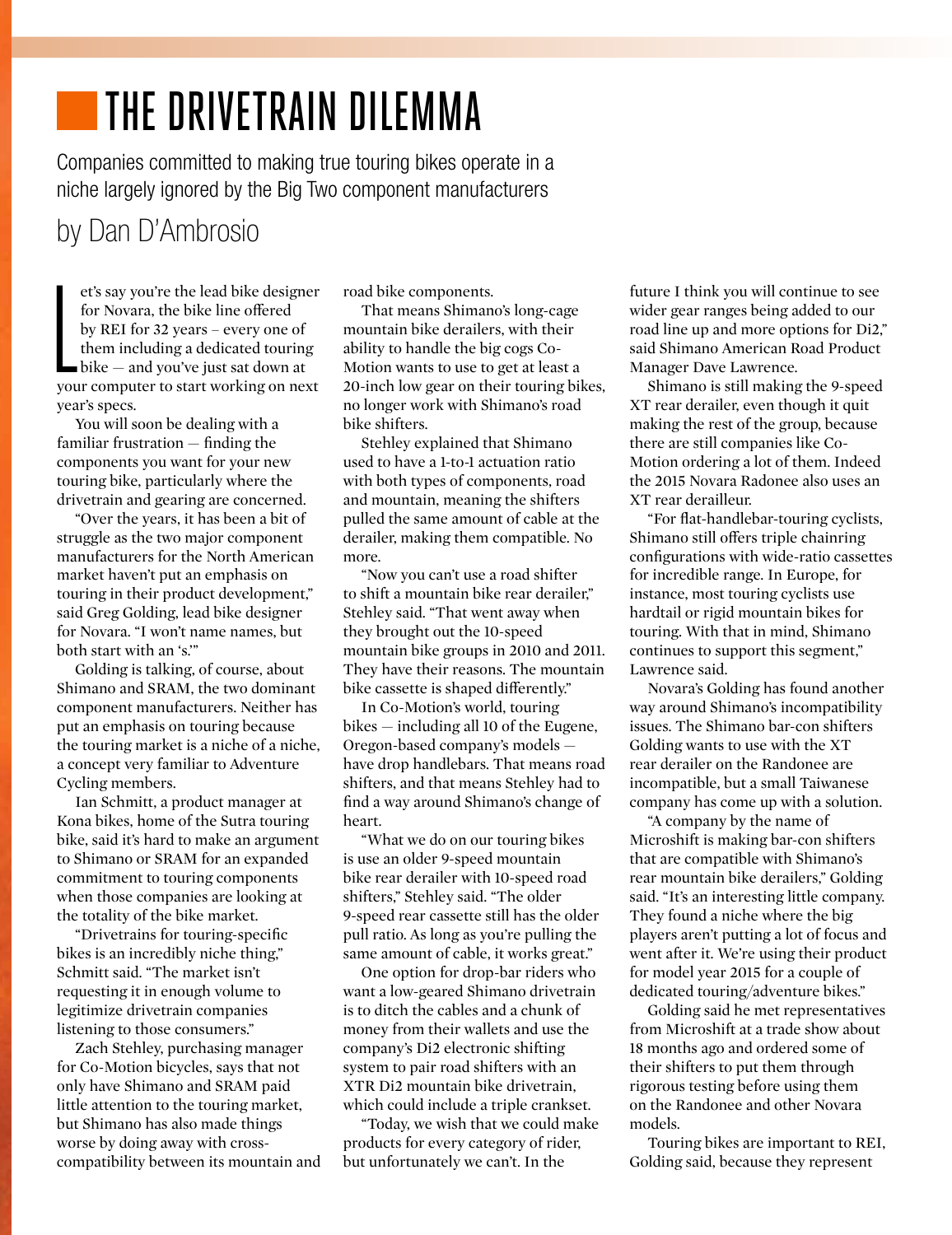## • cyclists' travel guide 2015

a unique opportunity for the giant outdoor retailer.

"Touring is the one bicycling activity where we really are able to outfit our customer from top to bottom," he said. "The bike, the clothing, the bag, the tent, the sleeping bags, and clothes. We're the one-stop shop for touring."

#### **A six-pound maul**

Ian Schmitt of Kona has a pet peeve where touring bike components are concerned: triple cranks. The default setup for touring bikes, he said, is a 26- 36-48 triple crank paired with an 11-32, 11-34 or 12-36 cassette. None of those combinations work particularly well, in his opinion.

"I feel the triple crank is pretty useless," Schmitt said. "It has three

useless rings. The little one is on the big side. The middle one is too small to be a good driving gear all the time. The big ring — honestly if you're on a tour with 40 pounds of gear, which I think is a pretty good base line for week-long trips, the 48-11 is a huge gear, completely useless."

Schmitt is dumbfounded when he sees so-called "touring" bikes offered with a 50-tooth big ring in front, or even a 52-tooth or 53-tooth ring.

"It's like the product manager doesn't actually want to go touring," Schmitt said. "It's a longstanding frustration with me, the lack of availability of gearing that we find to be functional. It doesn't just extend to touring bikes, or just my models. It's an industry-wide problem." Schmitt's dream set-up for touring

would be an 11-38 rear cassette with a double crank in front sporting a 22, 24 or 26-tooth small ring and a 40-tooth big ring.

"With that you start bleeding into the mountain bike side of things," Schmitt said. "It's always about striking a balance."

The 2015 Kona Sutra has a Shimano drivetrain with a 28-36-48 triple crankset in front and an 11-32 9-speed freewheel, using bar-con shifters.

"Right now, from our perspective, that's the best spec for the drivetrain while maintaining the price point we think is requested for the marketplace," Schmitt said.

The Sutra lists for \$1,499. Schmitt says it does very well for Kona and is the most visited page on the company's

#### PINION: *A gearbox transmission for your bike*

Christoph Lerman and Michael Schmitz, co-CEOs of Pinion, met as engineering trainees at the Porsche research center in Weissach, Germany. The two young engineers found they were on the same page on many topics, including bikes. Why, they wondered, is there a transmission in a car and in a motorcycle, but not on a bike?

"In a bicycle, there is this crappy derailer with exposed shifting components which can easily be damaged and chain suck and all that stuff," Lerman said. "So our idea was to develop a gearbox which is in the middle of the bicycle near the gravity point and which combines the advantages of derailer and internal-hub gears."

By 2010, Lerman and Schmitz were ready to present their first prototype, an 18-speed gearbox, at the Eurobike tradeshow, receiving, Lerman said, an "enormous response."

The Pinion gearbox, which requires a purpose-built frame, looks like something off a Porsche, making even an internally geared Rohloff Speedhub look like old technology. With 18 gears and an even wider range than Rohloff, the Pinion has an overall gear ratio of 636

percent compared to Rohloff's 525 percent. Suffice it to say the P1.18 offers a range of gears to suit any touring rider and coupled with a Gates belt drive, offers a quiet, reliable, enclosed drive train that requires only an annual oil change.

Last year, Pinion debuted three new gearboxes, a 12-speed set-up for touring and two 9-speed versions with different gear ratios covering every kind of cycling from mountain bikes to city bikes. These hand-assembled, precision-made

That puts the price of a Pinion which officially has no retail price since it is strictly an OEM product  $-$  at nearly \$2,200.

The Pinion is not currently available in the U.S. Lerman said he has had many requests from companies that want to start selling the gearbox and Pinion is currently looking for a qualified

Pinion gearboxes will no doubt make their way into the American market as the German-engineered alternative to the Rohloff hub, which has virtually taken over on high-end touring bikes like the Co-Motion. "The Rohloff guys have done

a great job in the past years

gearboxes do not come cheap, with the P1.18 adding about \$560 to the price of a bike with a Rohloff hub, which itself is an option that adds about \$1,600 to the price of a traditionally geared Co-Motion Americano.

# THE PINION GEARBOX

service and distribution partner. Until it finds that partner, Pinion is only selling sample units to companies like REEB Cycles and Paragon Machine Works to be used on show bikes.

and they are our benchmark in reliability," Lerman said. So which should it be? Rohloff or Pinion?

"It's up to the customer as long as he does not decide for a derailer!" Lerman said.